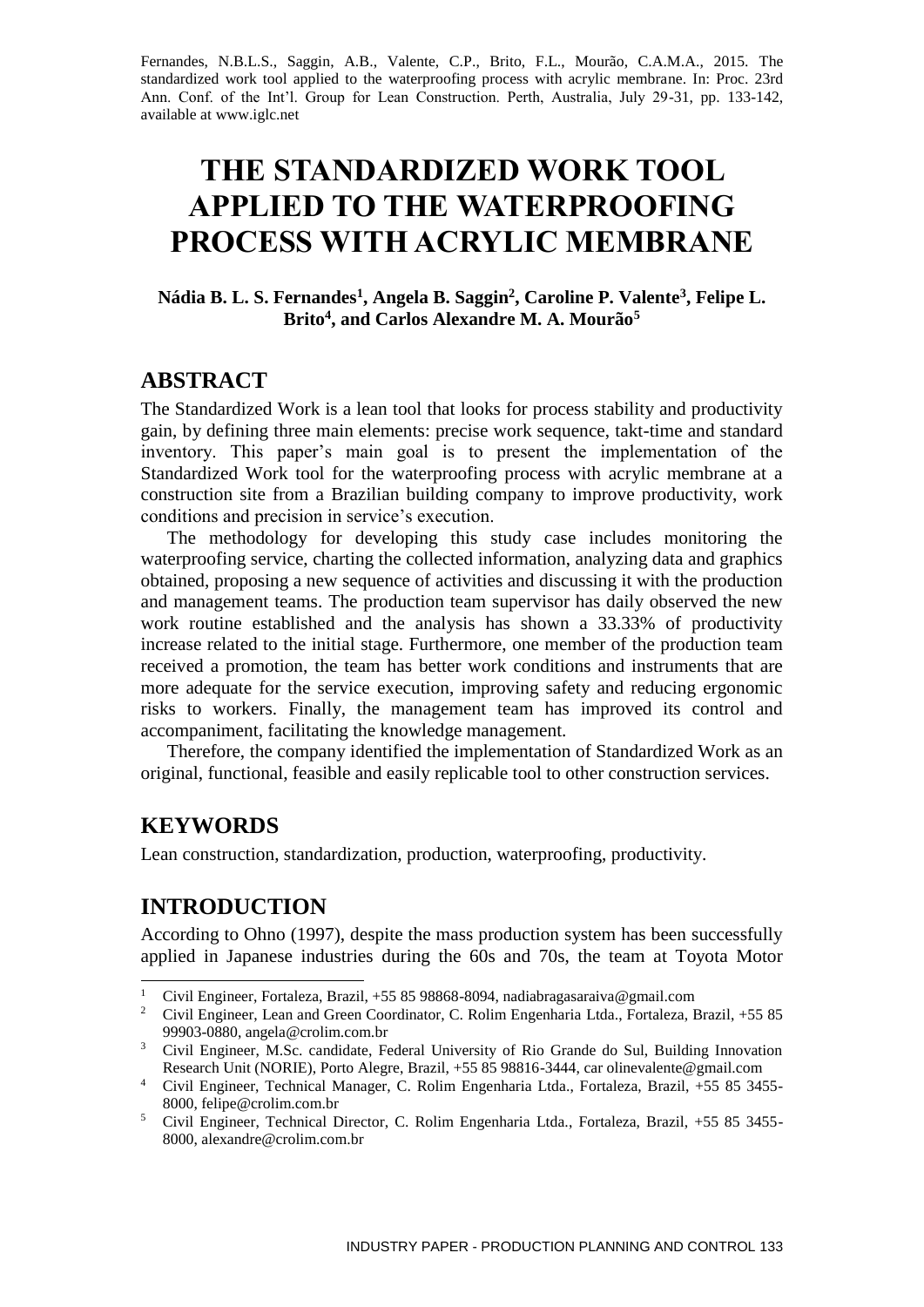Company believed that production model would not be sustainable in long-term, in view of its susceptibility to error and, therefore, excess waste generated. Thus, the company sought to develop a production system that would allow greater flexibility of models, with low costs and complete elimination of waste. The Toyota Production System (TPS) was then formulated.

From the changes of paradigms introduced by the Toyota Production System (TPS), Lean Production emerged, whose main objective is to add value to the customer through the complete elimination of waste. Thus, this production system has the following characteristics: inventory reduction, strict quality control, minimization of defects, adding value to the final product, employee's autonomy, anticipating problems and cooperation with suppliers (e.g. Womack, Jones and Roos, 1990).

Based on this, Womack and Jones (2003) expanded the concept of lean production to other areas of an organization through Lean Thinking, guided by five principles: value, value stream, continuous flow, pull production and pursuit of perfection.

In the 1940s, during World War II, the Training Within Industry Service (TWI) was started and developed to assist war production industries. Based on the philosophy 'every supervisor has five needs' (knowledge of the work and responsibility, skill in instructing, in improving methods and leading), it was developed the J-Programs, a four-step method of training: job instruction, job methods, job relations and program development (e.g. Huntzinger, 2005).

The standard work resulted from the Job Methods program, that establishes the ability to break down a process into its critical steps, and from the Job Instruction program, which allows knowledge transferring (e.g. Feng and Ballard, 2008).

According to Mariz (2012), the Standardized Work corresponds to the operational tool of the principle of continuous flow. The intent of the standardized work is to define the best methods and to reduce variation in the process steps as much as possible and not making all tasks repetitive (e.g. Feng and Ballard, 2008). Thus, this tool aims to establish the exact procedure of executing a given service through three elements:

- Standard sequence of activities: It corresponds to the sequence of activities in which a worker processes production units (e.g. Ohno, 1997);
- Takt-time: It corresponds to the production time in relation to customer demands (e.g. Dennis, 2008);
- Standard inventory: It corresponds to the minimum amount of items required for the production flow to remain continuous (e.g. Dennis, 2008).

According to Feng and Ballard (2008), standard work is a foundation of lean implementation and allows analysing the critical steps of a process. The standard work requires identifying the processes' tasks variety (low or high) and analyzability (low or high). It is also essential to determine the critical, important and low importance tasks within the process.

# **CASE STUDY DESCRIPTION**

#### **OBJECTIVES**

This research paper has the main objective to apply the Standardized Work tool for waterproofing service with acrylic membrane in a residential project of a construction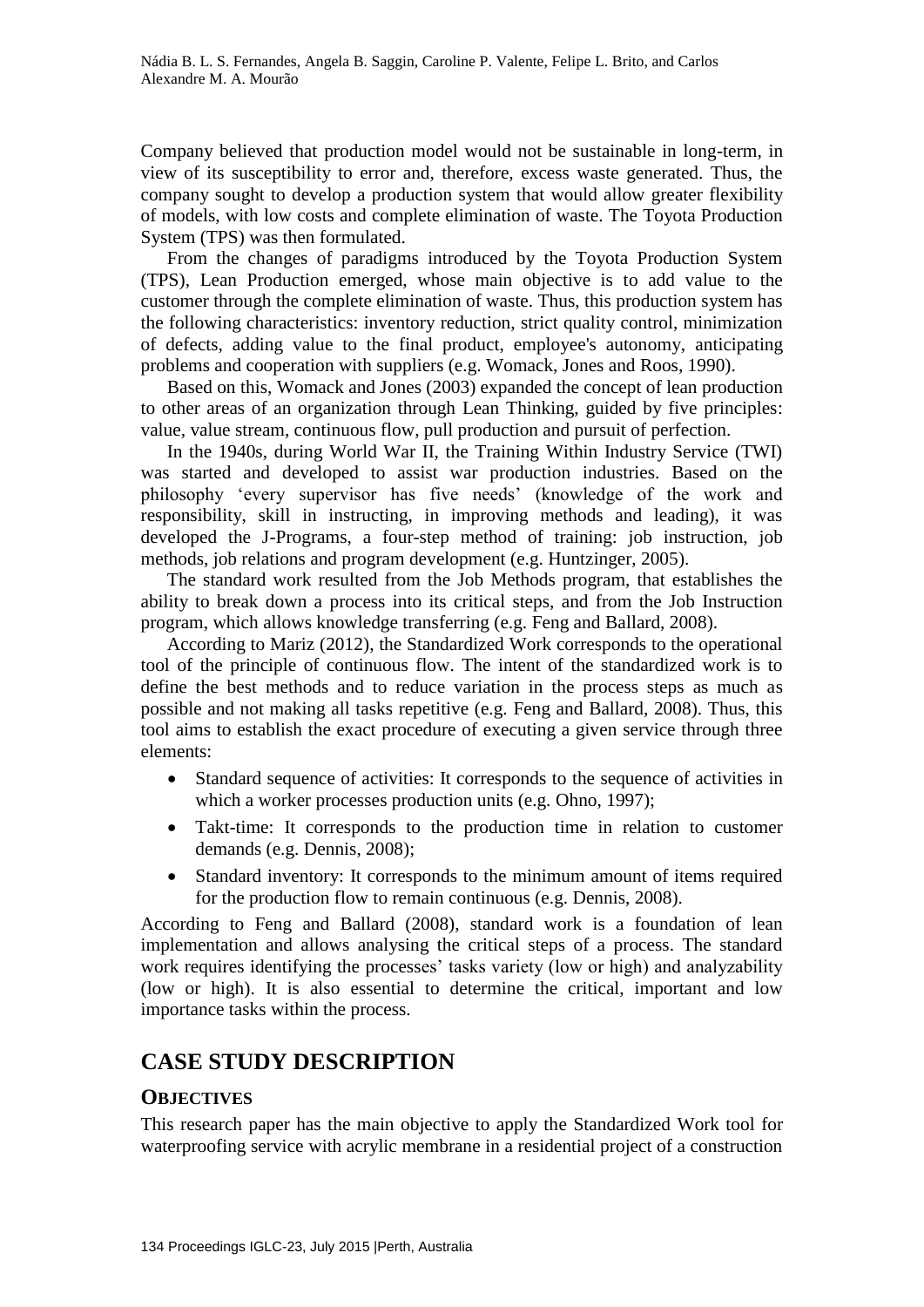company from Fortaleza, Brazil. Thus, there is the expectation of increased staff productivity through the proposition of a better sequence of activities and minimizing parts of the work that do not add value.

The specific objectives relate to the provision of better working conditions for employees and greater precision in the execution of the service. Despite having been chosen to present its implementation in waterproofing service with acrylic membrane, the Standardized Work is applicable for many services performed at construction sites.

### **THE CONSTRUCTION COMPANY**

Founded in 1977 at Fortaleza, Brazil, the construction company of this case study focuses specifically to Classes A and B. It has more than 700.000m² of constructed area, distributed in various residential projects.

Since 2004 the company has been using many lean tools and practices: *kanbans, andon, poka-yokes,* supermarket concepts in the warehouses, transparency, production in small batches, new solutions formatted in the A3 tool, the standardized work tool and many others.

In 2010 the successful implementation of lean construction allowed the union of Lean System with the Quality Management System, resulting in the ISO 9001 Lean System of Quality certification, the company's current management model.

### **THE PROJECT**

The research was conducted in a residential building (Figure 1) located in noble neighbourhood of Fortaleza, Ceará. The project consists of a single tower with 23 floors and four apartments per floor. It also has four options of floor plan and large recreation area, with completion due to January 2016. The project's gross area is 18,311m².



*Figure 1: Project's façade and apartments plan (courtesy of the company)* 

Until early 2014, the waterproofing of wet areas occurred through the application of asphalt mantle held by a third party. In 2014, the company decided to use a new material, the acrylic membrane, which is easier and safer to apply as well as it is executed by the company's own employees.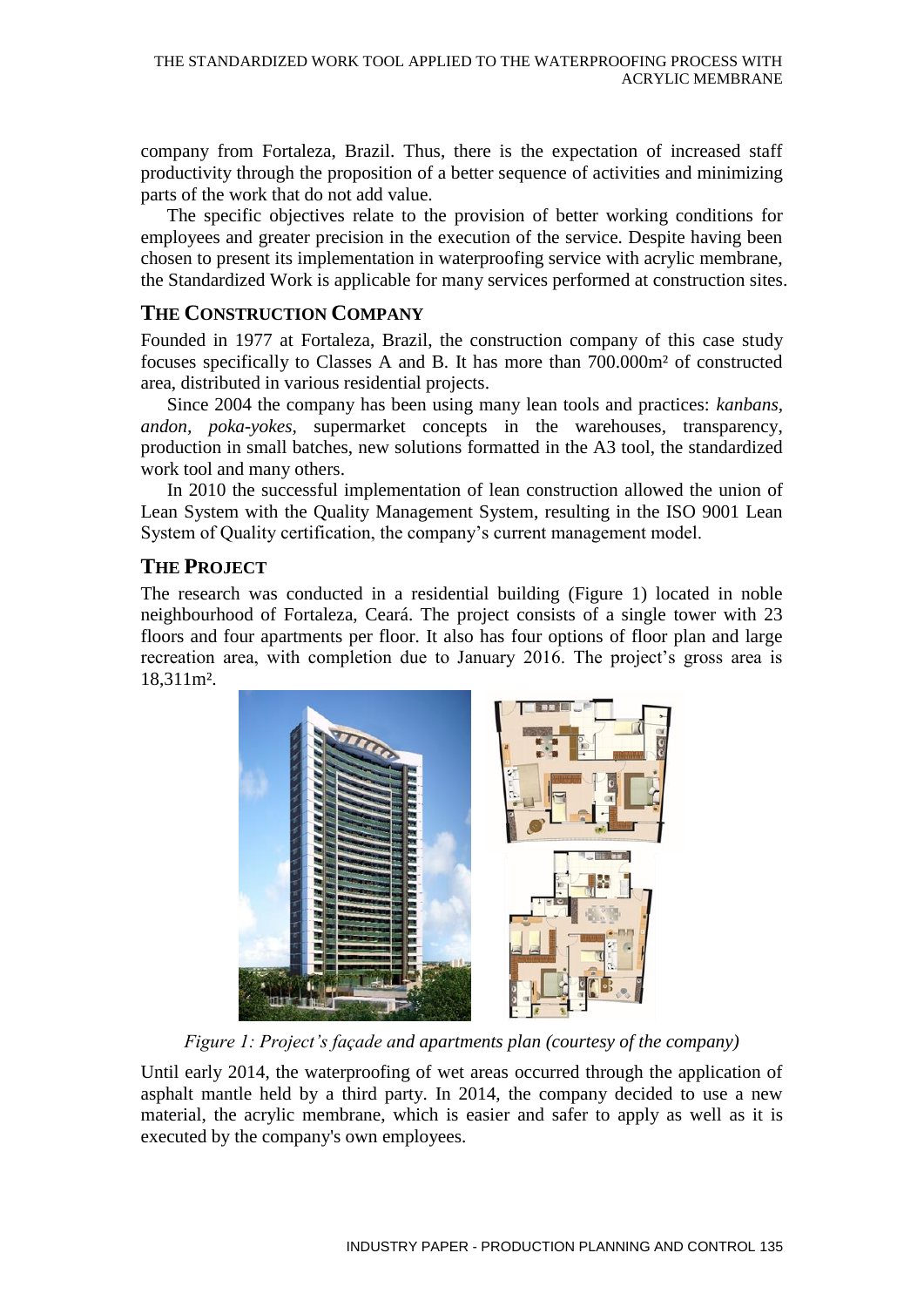A two-person team, consisting of an auxiliary and a professional, conducts the waterproofing service. The team had a productivity of 12 apartments per month, which corresponds to 1.75 days per apartment (or 18.06 min/m<sup>2</sup>). The takt-time was determined by the goal established by the management team, based on the upcoming services productivity such as flooring. The goal was to complete 11 apartments per month, which corresponds to a takt-time of 2 days per apartment (or 20.65 min/m<sup>2</sup>).

In addition, the company already has a work instruction for the service and the employees demonstrate familiarity with the sequence of activities, but they do not have a standard execution. So, the work team had difficulty in controlling production as well as identifying opportunities for improvement.

#### **DEVELOPED ACTIVITIES**

This case study occurred into five stages:

Characterization of the initial stage: the first methodological stage was to observe and monitor the execution of waterproofing service with acrylic membrane, in order to characterize the initial stage. Thus, the work team was accompanied for two shifts, so that all activities had their times monitored, whether inherent to the process or not. Figure 2 presents the application of the first painting with the product, as well as a sample of a sealed area.



*Figure 2 – Waterproofing process with acrylic membrane (courtesy of the company)*

 Tabulation of collected data: after the initial collects, qualitative and quantitative information were tabulated and compiled in spreadsheets in order to generate graphs and relevant data to the study. Figure 3 shows an example of tabulation of the observations.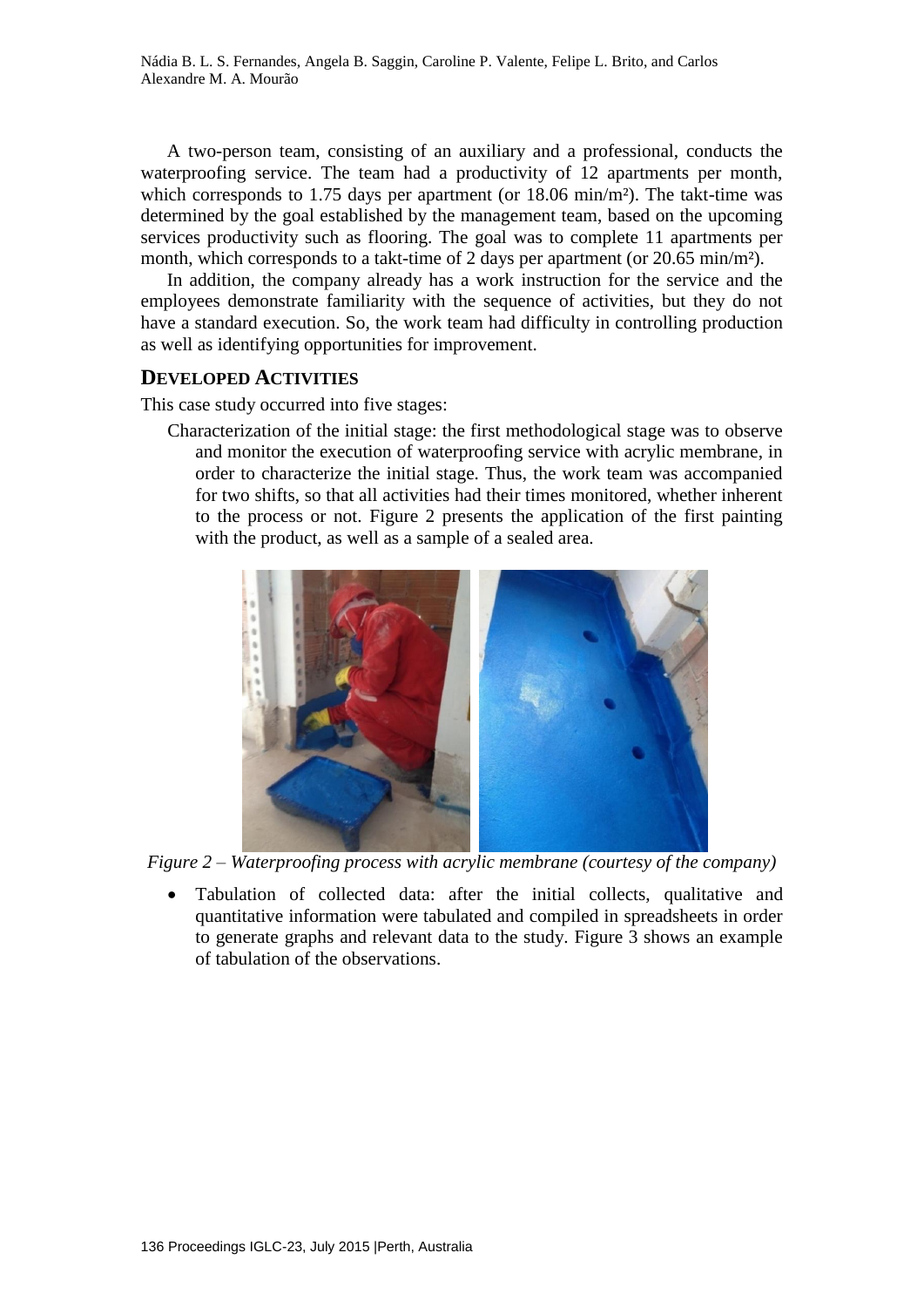| Simplified Process Study Form (PSF) |             |                 |                             |                                                                                           |                                                                   |                          |  |  |  |  |  |  |
|-------------------------------------|-------------|-----------------|-----------------------------|-------------------------------------------------------------------------------------------|-------------------------------------------------------------------|--------------------------|--|--|--|--|--|--|
| Period                              | <b>Time</b> | <b>Interval</b> | <b>Ativities</b>            | Room<br>Comments                                                                          |                                                                   | Cycle or out<br>of cycle |  |  |  |  |  |  |
| Morning                             | 07:57:00    | 00:01:56        | Preparation of<br>materials | Polish machine, PPEs,<br>extension cord, etc.                                             | Kitchen, service area,<br>bathroom and balcony of<br>1103.        | Out of cycle             |  |  |  |  |  |  |
| Morning                             | 07:58:56    | 00:05:08        | Thick cleaning              | Removal of ceramics, bags,<br>pallets, etc                                                | Kitchen, service area,<br>bathroom and balcony of<br>1103.        | Out of cycle             |  |  |  |  |  |  |
| Morning                             | 08:04:04    | 00:03:21        | Preparation of<br>materials | Pick up a light bulb, turn on<br>the extension cord, pick up a<br>brush, pick up a broom. | Hall of the 11th pavement,<br>between appartments<br>1102 e 1103. | Out of cycle             |  |  |  |  |  |  |
| Morning                             | 08.07.25    | 00:00:45        | Thick cleaning              | Sweeping                                                                                  | Kitchen, service area,<br>bathroom and balcony of<br>1103.        | Out of cycle             |  |  |  |  |  |  |
| Morning                             | 08:08:10    | 00:01:44        | Stop                        | Identified a leak and called<br>the responsible team.                                     | Kitchen, service area,<br>bathroom and balcony of<br>1103.        | Out of cycle             |  |  |  |  |  |  |

*Figure 3– Tabulation of collected data* 

- Identification of critical activities: the third stage was the proper analysis of data and graphics. Thus, it was intended to identify which were the most critical activities of the service, how the parts of the service that did not add value could be minimized, how the activities of the cycle were distributed and what could be the most appropriate intervals of time for completion of the service.
- Standardizing the waterproofing work team routine: based on the analysis of the stage three, it was suggested a new standard of work. Thus, the fourth methodological stage corresponded to the adjustments made to the sequence of activities in order to minimize the cycle time, promote greater control by employees and supervisors and increase team productivity.
- Presenting the standardized routine to management and work teams: meetings were held with senior management and the work team. The first one aimed to explain the study, present the planned improvements and seek for commitment of managers to the research in order to maintain the daily monitoring of the activities and the maintenance of new work conditions for the proper execution of the service. The second one aimed to present the proposition of the cycle of activities, as well as to confirm with the team about its feasibility of execution.

# **CASE STUDY IMPLEMENTATION**

Because the company already had the work instruction, the waterproofing service already had the first element of the Standardized Work tool: a simple standard sequence of activities, shown in Figure 4.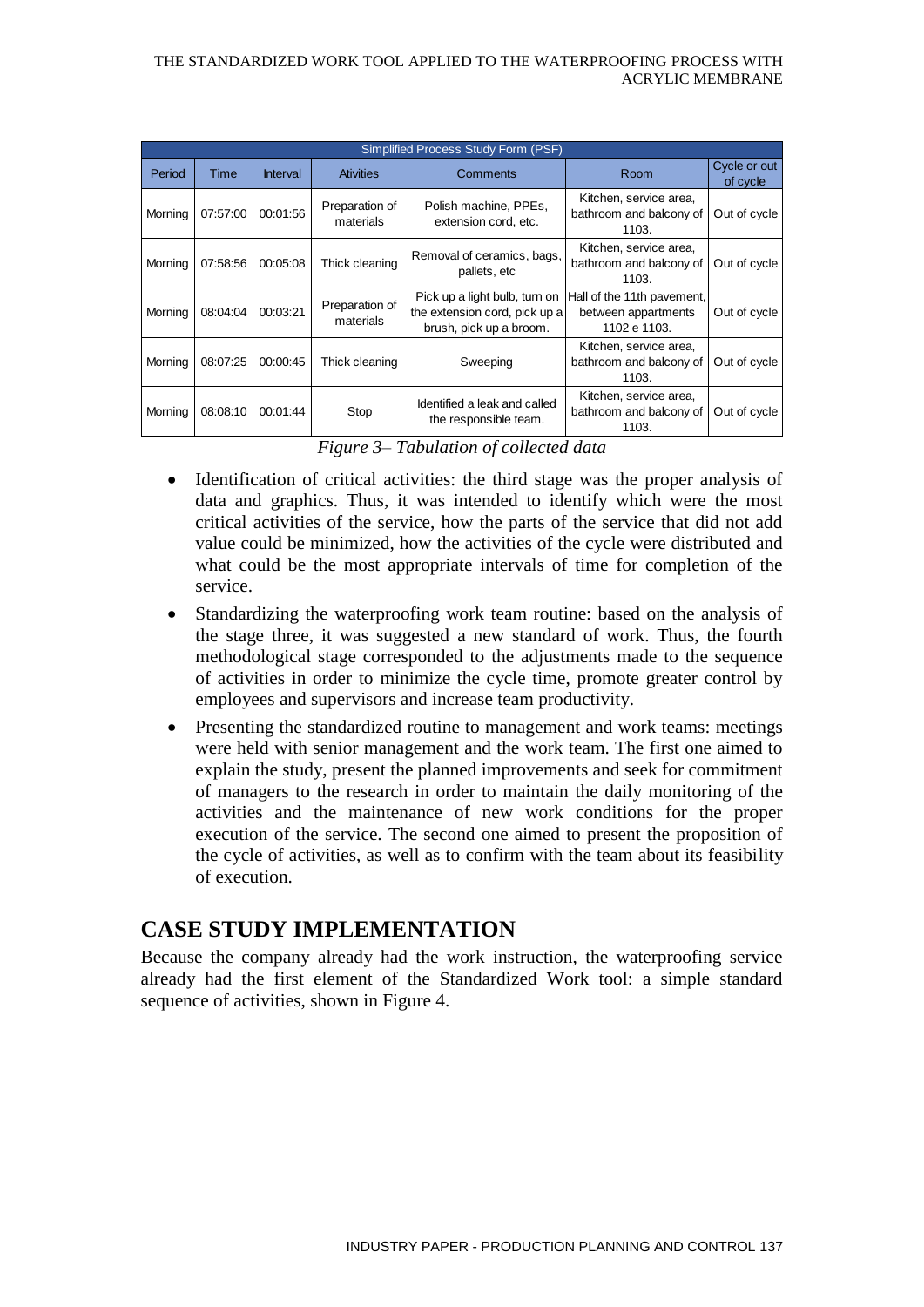Nádia B. L. S. Fernandes, Angela B. Saggin, Caroline P. Valente, Felipe L. Brito, and Carlos Alexandre M. A. Mourão



*Figure 4– Flowchart of waterproofing service*

As shown in the methods section, the study began from monitoring the execution of the service. Thus, it was found that 60% of employee's time was spent on activities that did not add value, such as displacements, cleaning and rework while the remaining 40% were used in the application of the acrylic membrane, in any of its coats. Figures 5 and 6 show the time distribution with activities that added and did not add value to the service.



#### **Current Operator Balance Chart (OBC)**

*Figure 5 – Current Operator Balance Chart (OBC)*



*Figure 6 – Current Operator Balance Chart (OBC) - Percentage* Based on this, the first observed improvement point concerned the time spent with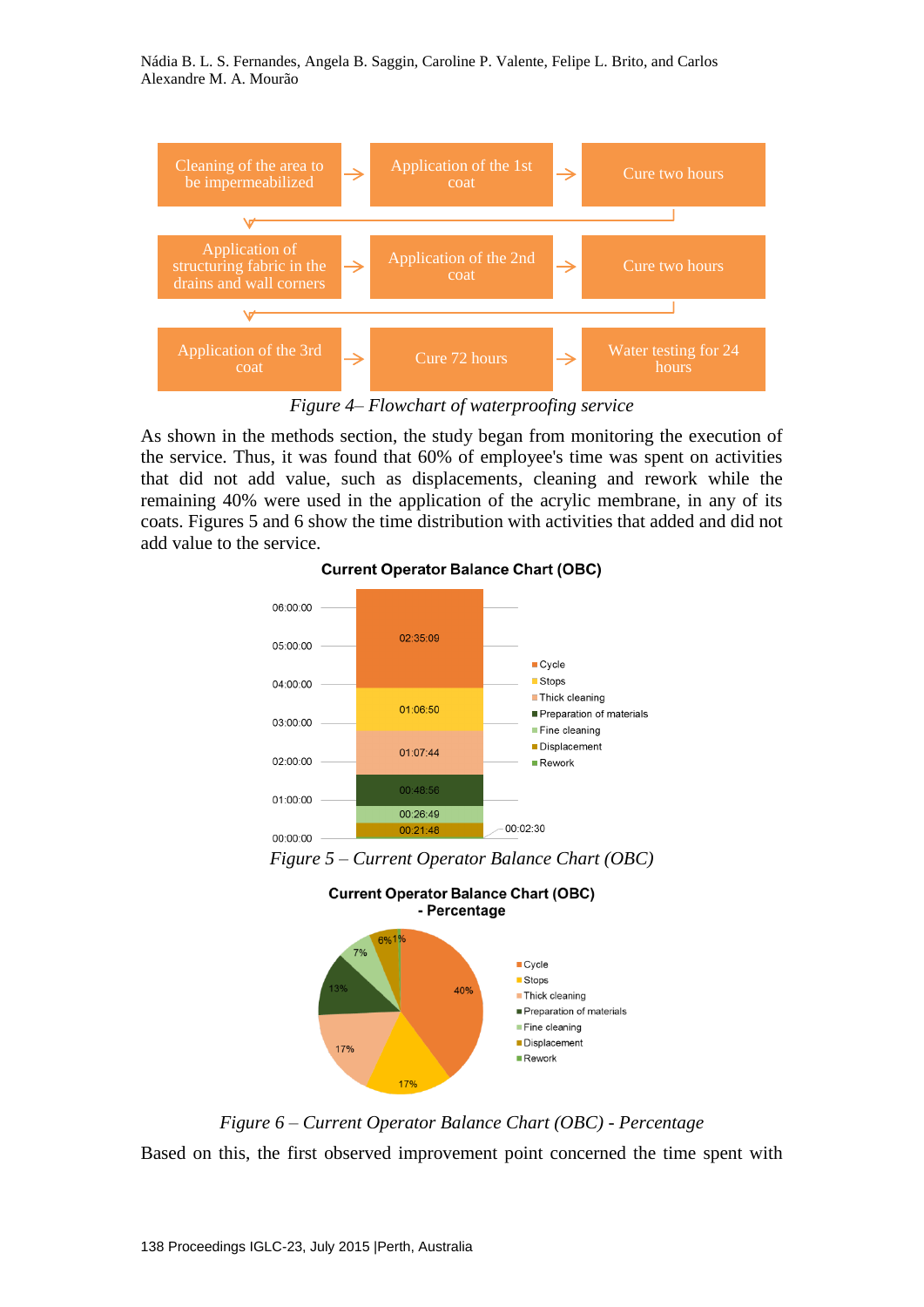stops, which corresponded to 17% of the total. These interruptions were given, in general, by the interference with other services, which sometimes made it difficult for the coat to dry and, in some cases, it was necessary to repeat the application of the membrane. In addition, other rework were also frequent, such when there was any error in installing the ceramic floor, it required the application of the acrylic membrane once again.

Another very critical issue concerned the cleaning of the area to be waterproofed, which should consist only in removing dust with broom or brush, but that, in fact, consisted of a thick cleaning by removing mortar residue and corrections of small failures due to interference with previous services. Thus, this activity consumed 17% of the total time and demanded a lot of physical effort from the employees. It was perceived that the time of thick cleaning could be very minimized if the previous service, which corresponded to the subfloor, left no imperfections in the area.

The analysis also indicated that the time of preparation of materials were considerably long, corresponding to 13% of the total time, once employees did not previously prepare the workstation, which required several displacements along the floor.

In addition, the team had no place to store their tools and equipment, so that they stayed exposed at workstations together with the materials, which sometimes caused theft. It was also observed that the working tools and the personal protective equipment could be more appropriate, as it was the case of the mask and protection glasses used.

Besides the study of distribution of time between the activities that added or did not add value, it was also analyzed the time spent with only the activities of the cycle, in order to determine the minimum time required for the execution of one square meter of the waterproofing system, if the activities that did not add value were eliminated. Thus, Figure 7 summarizes this analysis, corresponding to the future state of the service's execution and comparing the new lowest cycle time with the *takt-time*.



**Future Operator Balance Chart (OBC)** 

*Figure 7 – Future proposed Operator Balance Chart - cycle activities*

From all observations, it was defined a new standard sequence of activities that could minimize the amount of activities that do not add value, increase staff productivity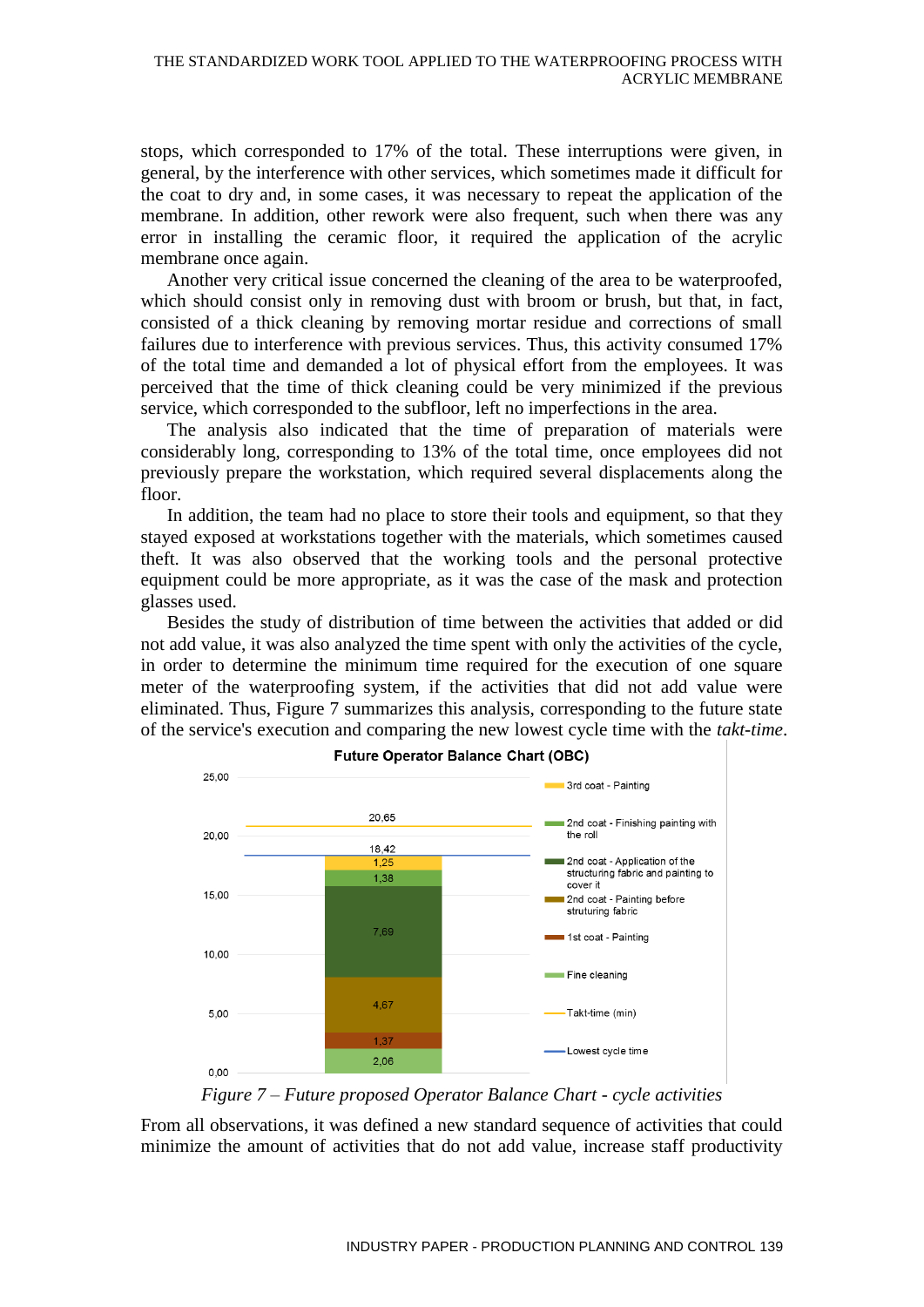and improve the working conditions of employees. All activities were set up in a fiveday cycle, enough time to perform the waterproofing of a whole floor (four apartments), as the analysis has shown.

In order to facilitate the understanding of the new sequence of activities by employees, some flash cards of the work routine were developed, which brought the day of the cycle, the shift, times, activities and workplace of each waterproofing service task. Thus, the work team now had pre-established times not only for the inherent activities of sealing itself, but also for the preparation of materials, inspection of future workplaces and resting. In addition, the use of the flash cards was also interesting for controlling the service by supervisors as well as for defining the production rate for employees. Figure 8 shows an example of the flash cards used.

|                 | Service: Waterproofing with acrylic membrane |   | <b>Service: Waterproofing with acrylic membrane</b> |               |                                        |   |                         |
|-----------------|----------------------------------------------|---|-----------------------------------------------------|---------------|----------------------------------------|---|-------------------------|
|                 | <b>DAY 2 - TUESDAY</b>                       |   | <b>DAY 2 - TUESDAY</b>                              |               |                                        |   |                         |
|                 | <b>Morning</b>                               |   | <b>Afternoon</b>                                    |               |                                        |   |                         |
| <b>Time</b>     | Task                                         |   | <b>Place</b>                                        | Time          | Task                                   |   |                         |
| 7h30 - 8h00     | Prepare materials<br>for cleaning            |   | $\overline{z}$                                      | 12h30 - 13h00 | Prepare materials<br>for $2^{nd}$ coat | þ | 1                       |
| $8h00 - 9h30$   | Cleaning                                     | 獼 | $\overline{z}$                                      | 13h00 - 14h30 | $2^{nd}$ coat                          |   | 1                       |
| $9h30 - 9h45$   | Prepare materials<br>for $1st$ coat          | 皀 |                                                     | 14h30-14h45   | Rest                                   |   |                         |
|                 |                                              |   |                                                     | 14h45 - 15h00 | Prepare materials<br>for $2^{nd}$ coat | 卢 | $\overline{\mathbf{z}}$ |
| $9h45 - 11h00$  | $1st$ coat                                   |   | 2                                                   | 15h30 - 17h00 | $2^{nd}$ coat                          |   | $\overline{z}$          |
| $11h00 - 11h30$ | Wash the<br>brushes                          |   | 2                                                   | 17h00 - 17h15 | Wash the painting<br>roll              |   |                         |

*Figure 8 – Example of standardized work flash cards of for the waterproofing service.*

# **RESULTS**

Before the implementation of standardized work, the waterproofing team produced twelve apartments per month, so that the execution cycle of a floor was a little more than seven days. From improvements in the tools and work sequence, the execution of a whole floor has now occurred in five days, so that the monthly production increased to sixteen apartments a month, 33.33% higher than the initial stage.

At first, both workers of the waterproofing team did not seem comfortable with the presence of the research team and with many questions being asked. Nevertheless, the research team was able to identify some dissatisfaction with their tools and equipment, but mostly with frequent rework and other services interference on their activities.

With the daily contact, the waterproofing team gained trust and started to express their opinion about their routine and about the suggestions brought by the research team. After a few days, the work team was fully committed with the new work routine purposed and started to visualize its benefits.

In addition to increased productivity, some qualitative results were also perceived. The first concerns to the improvement of working conditions through the provision of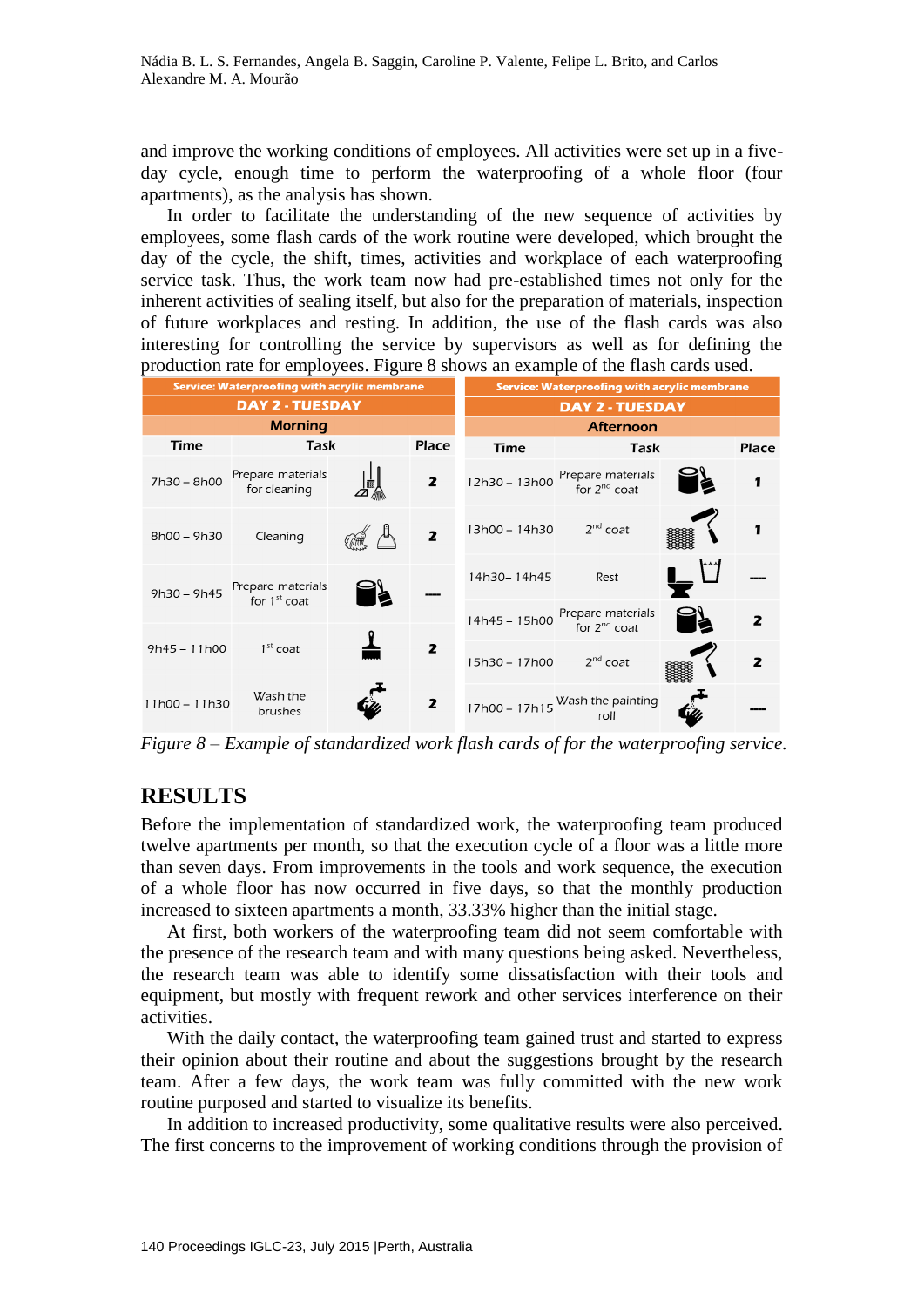more appropriate tools and personal protective equipment to the team, such as new glasses and masks. In addition, a trunk was provided for storing their tools in order to minimize theft and facilitate transport between rooms and floors.

Another improvement corresponded to the standardized work flash cards, which served as a tool to control and monitor the production. This tool also contributed to the improvement of working conditions, as it has established times for preparation of materials and resting of employees. To ensure that the work team would use the flash cards, every day before the shift starts, the supervisor verifies with his team their daily routine.

In addition, the developed standardized work facilitated the knowledge management of the process, once it documented the standard sequence of execution of activities and allowed the daily monitoring by employees and supervisors.

It was also observed that the auxiliary of the team already had enough skills and knowledge about the execution of the service. Thus, it was requested the promotion of the employee to half-professional, in recognition of a well-done job.

The construction manager, when asked about perceived changes in the process, reported that the Standardized Work has already led to a number of service improvements. The study allowed the perception that small changes can be extremely relevant to the productivity and staff wellbeing. An example of this relates to improvements at workstations, through the provision of better personal protective equipment and most appropriate tools. In addition, the routine flash cards have been very useful for the team and their supervisors, who can monitor more adequately the tasks of each day. Finally, the construction manager considered the Standardized Work of easy replication, so that the study has been carried out with members of the management team and there is the intention to apply it in the execution of other construction services.

### **CONCLUSIONS**

The present paper sought to apply the Standardized Work for the waterproofing service with acrylic membrane. Thus, based on these results, it is believed that the main objective has been accomplished as well as the specific objectives, since the tool was implemented properly and, from that, it was possible to promote improvements in the working conditions of employees, improving the monitoring and execution of service and increased staff productivity.

Given the above, it is believed that innovation is aligned to the current scenario of the second sector. In addition to the contributions to the company of this study case, there are contributions for the construction industry in general, due to the ease of implementation and analysis of the process, and the small demand for material and financial resources.

As Mariz (2012) reports, the application of Standardized Work in the construction industry is still incipient, because there are few studies in this area. Thus, it can be verified the originality of the study not just for the application of Standardized Work itself, but also by focusing on waterproofing service with acrylic membrane, recently implemented in the enterprise.

Another important point concerns the Standardized Work functionality, provided by the work routine flash cards, which help to keep the execution of the service according to the established time and sequence. In addition, the guidance to the